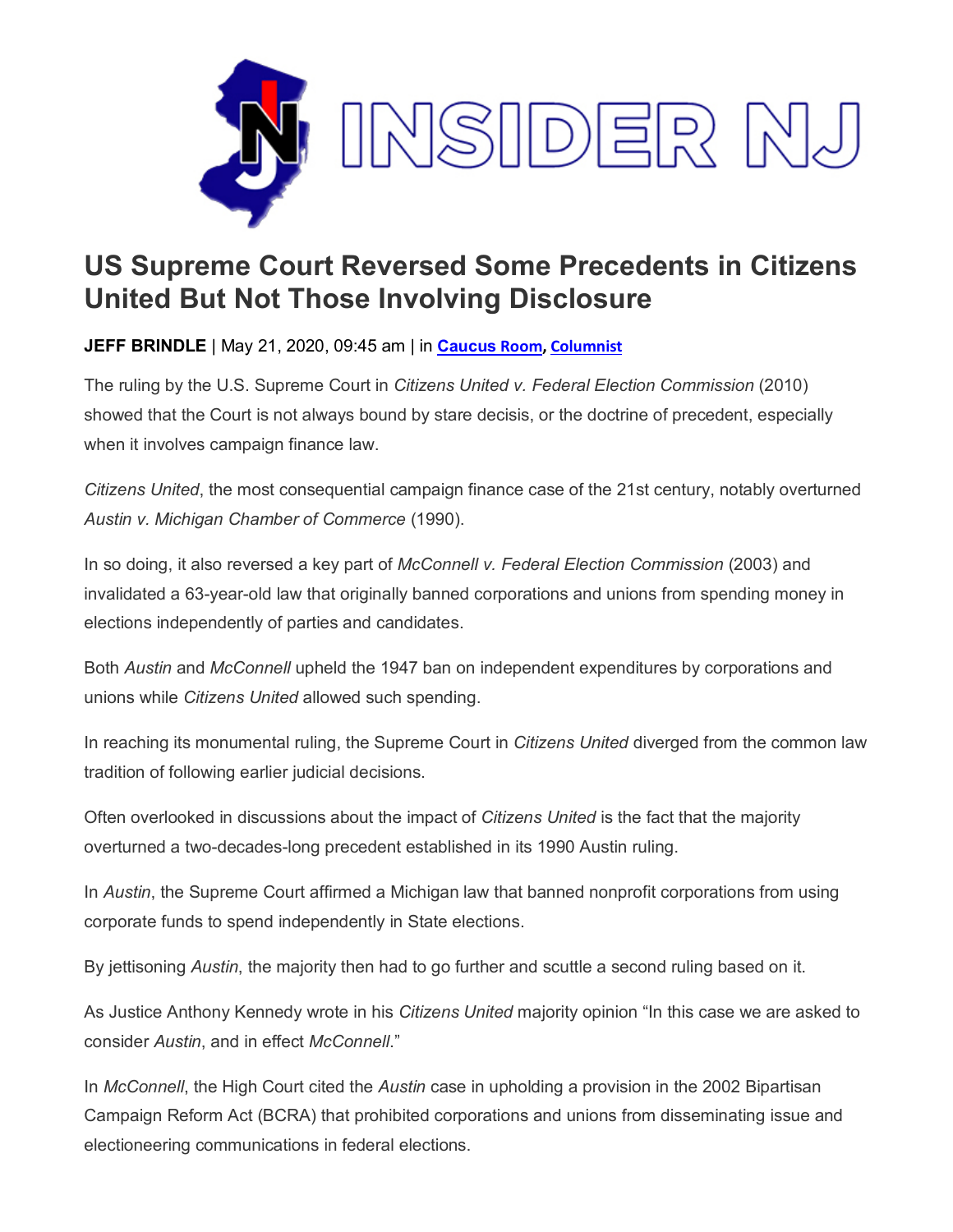By abandoning the *Austin* ruling in 2010, the Supreme Court had no choice but to strike down the similar ban on independent spending in *McConnell*.

The ruling reverberated further by nullifying the 1947 law that first banned corporate and union independent election spending. In that year, Congress passed the Labor Relations Management Act, which for the first time forbade corporate or union treasury funds from being used for independent expenditures.

For decades afterward, the question of whether the 1947 ban was constitutional never made it before the Supreme Court.

It was not until its landmark opinion in *Buckley v. Valeo* (1976) that the Court would deal at all with the issue of election spending by corporations and unions. The Court upheld the 1971 Federal Election Campaign Act's ban on direct contributions to candidates and parties by corporations and unions. It still did not address the issue of independent spending by these entities.

The Court's silence on the issue was deafening, made all the more so in a case heard two years later.

In *First National Bank of Boston v. Bellotti (1978)*, the Supreme Court did bless unlimited corporate independent spending on ballot referenda by striking down the Massachusetts' law that barred such spending.

Bellotti contained a clear warning that states should not try to restrict speech based on a speaker's identity.

"If the speakers here were not corporations, no one would suggest that the State could silence their proposed speech. It is the type of speech indispensable to decision-making in a democracy, and this is no less true because the speech comes from a corporation rather than an individual. The inherent worth of the speech in terms of its capacity for informing the public does not depend upon the identity of its source, whether corporation, association, union, or individual."

But again, the Court failed to address the ban on corporate independent spending in support of candidates.

In *Austin*, the Court finally confronted the issue head-on. Yet, it ignored its own warning in Bellotti without striking down the earlier case. *Austin* became the only Supreme Court ruling in history to directly bar independent spending in elections. It thus became an easy target for reversal in *Citizens United*.

Perhaps the words of Justice Kennedy in his *Citizens United* majority opinion summed up best the constitutional quandary facing the judges in 2010: "The Court is thus confronted with conflicted lines of precedent: a pre-Austin line that forbids restrictions on political speech based on the speakers corporate identity and a post-Austin line that permits them."